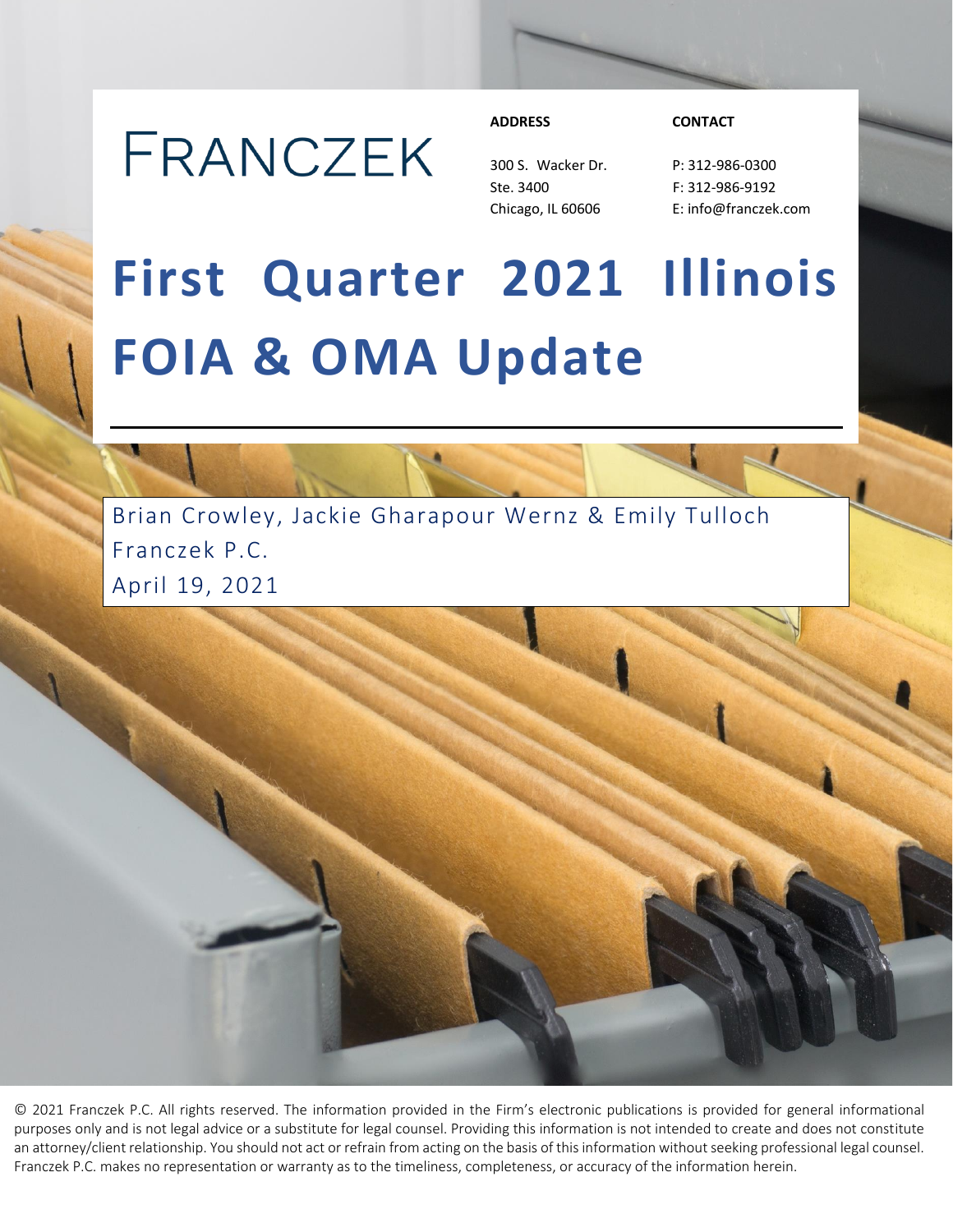## FREEDOM OF INFORMATION ACT

### **FIRST QUARTER 2021**

Below are the key decisions of which all Illinois public bodies should be aware regarding the Illinois Freedom of Information Act. For more information on any FOIA issues, contact [Brian](https://www.franczek.com/attorneys/crowley-brian-p/)  [Crowley,](https://www.franczek.com/attorneys/crowley-brian-p/) [Jackie Gharapour Wernz,](https://www.franczek.com/attorneys/wernz-jackie-gharapour/) [Emily Tulloch,](https://www.franczek.com/attorneys/emily-tulloch-2/) or any other Francze[k attorney.](https://www.franczek.com/attorneys/)

# PRE-DECISIONAL & DELIBERATIVE PROCESS UPDATES **U.S. SUPREME COURT DECISION**

On March 4, 2021, the U.S. Supreme Court issued a decision in *[United States Fish and](https://www.supremecourt.gov/opinions/20pdf/19-547_08m1.pdf)  [Wildlife Service v. Sierra Club](https://www.supremecourt.gov/opinions/20pdf/19-547_08m1.pdf)* addressing the "deliberative process privilege" under the Federal FOIA law. The Court rarely weighs in on the Federal FOIA, and it only applies to requests to federal agencies. But Illinois courts and the Illinois Attorney General's Office have long recognized the value of Federal court decisions when analyzing the Illinois FOIA law. In the first published opinion by Justice Amy Coney Barrett, the Court provided useful guidance on when a document will be considered a draft, pre-decisional document that is protected from FOIA.

The case involved the Sierra Club's FOIA request to two Federal agencies for records relating to consultation between the agencies and the Environmental Protection Agency (EPA) prior to the EPA's issuance of a proposed final rule about "cooling water intake structures." The agencies produced thousands of documents in response but withheld draft biological opinions analyzing the proposed rule. The agencies relied on the Federal "deliberative process privilege," which is similar to Illinois' "pre-decisional" exemption. The parties disputed whether the records in question were drafts, which would be protected under either the Federal or Illinois law, or a final opinion that must be released.

In finding that the records contained protected preliminary opinions and not a final decision, the Court pointed to a few important factors that may apply equally under the Illinois FOIA.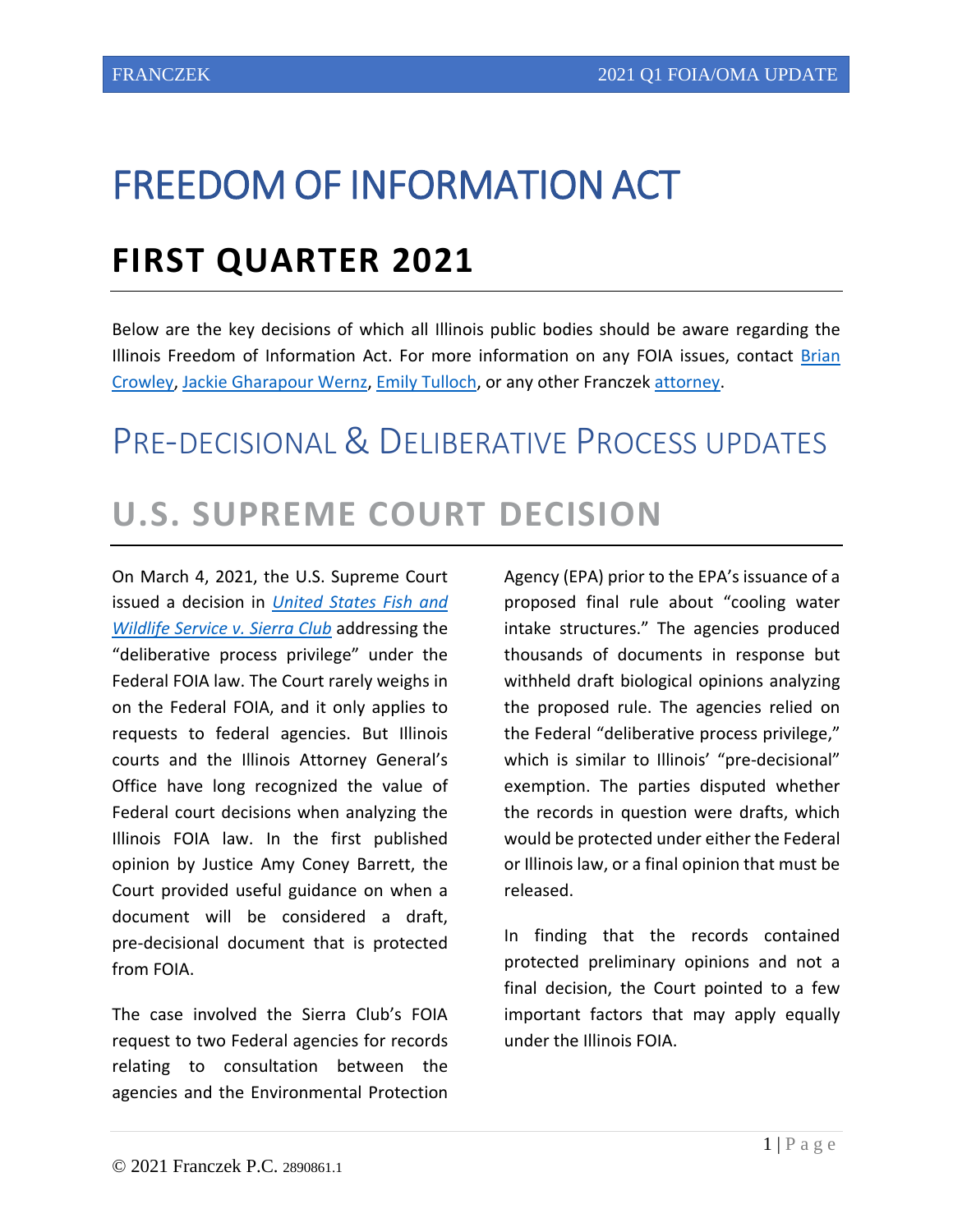First, the mere fact that a record is not followed by any additional documentation does not make the record final. Second, the court found the following relevant to the analysis of whether a document is a draft or final document:

- Whether the opinions in the document are subject to change, on the one hand, or express settled policy, on the other,
- Whether the document had any real operative effect, and
- Whether the agency itself treats the

document as a draft. Here, the agencies named the documents drafts and treated them as such by, in part, not approving the documents and not sending the draft opinions to the EPA.

Public bodies in Illinois should consider these factors when preparing internal documents to maximize the protection of the FOIA for documents that are intended to be deliberative in nature under Illinois' similar exemption.

#### **IL APPELLATE COURT DECISION**

The Illinois Appellate Court also recently provided additional guidance about the pre-decisional exemption under the Illinois FOIA. In *[Fisher v. Office of the Illinois](https://courts.illinois.gov/Opinions/AppellateCourt/2021/1stDistrict/1200225.pdf)  [Attorney General](https://courts.illinois.gov/Opinions/AppellateCourt/2021/1stDistrict/1200225.pdf)*, issued on March 12, 2021, the Court held that the Attorney General's Office appropriately withheld records under the pre-decisional exemption because the records were internal, pre-decisional, and deliberative.

In *Fisher*, the Illinois Attorney General denied a FOIA request for communications related to various settlement agreements, claiming that the requested communications were exempt under Section 7(1)(f) of the Illinois FOIA. Section 7(1)(f) exempts from disclosure "preliminary drafts, notes, recommendations, memoranda and other records in which opinions are expressed or

policies or actions are formulated." The requester subsequently sued, claiming that the Attorney General improperly withheld the documents. The circuit court found for the Attorney General and the requester appealed.

The Illinois Appellate Court upheld the circuit court's decision, reasoning that the records were appropriately withheld under the pre-decisional exemption because they were internal documents that were deliberative in nature. First, the Court concluded that the communications were internal even though they included conversations with an outside consultant hired to provide the Attorney General with recommendations regarding settlement. The Court reasoned that the communications could still be considered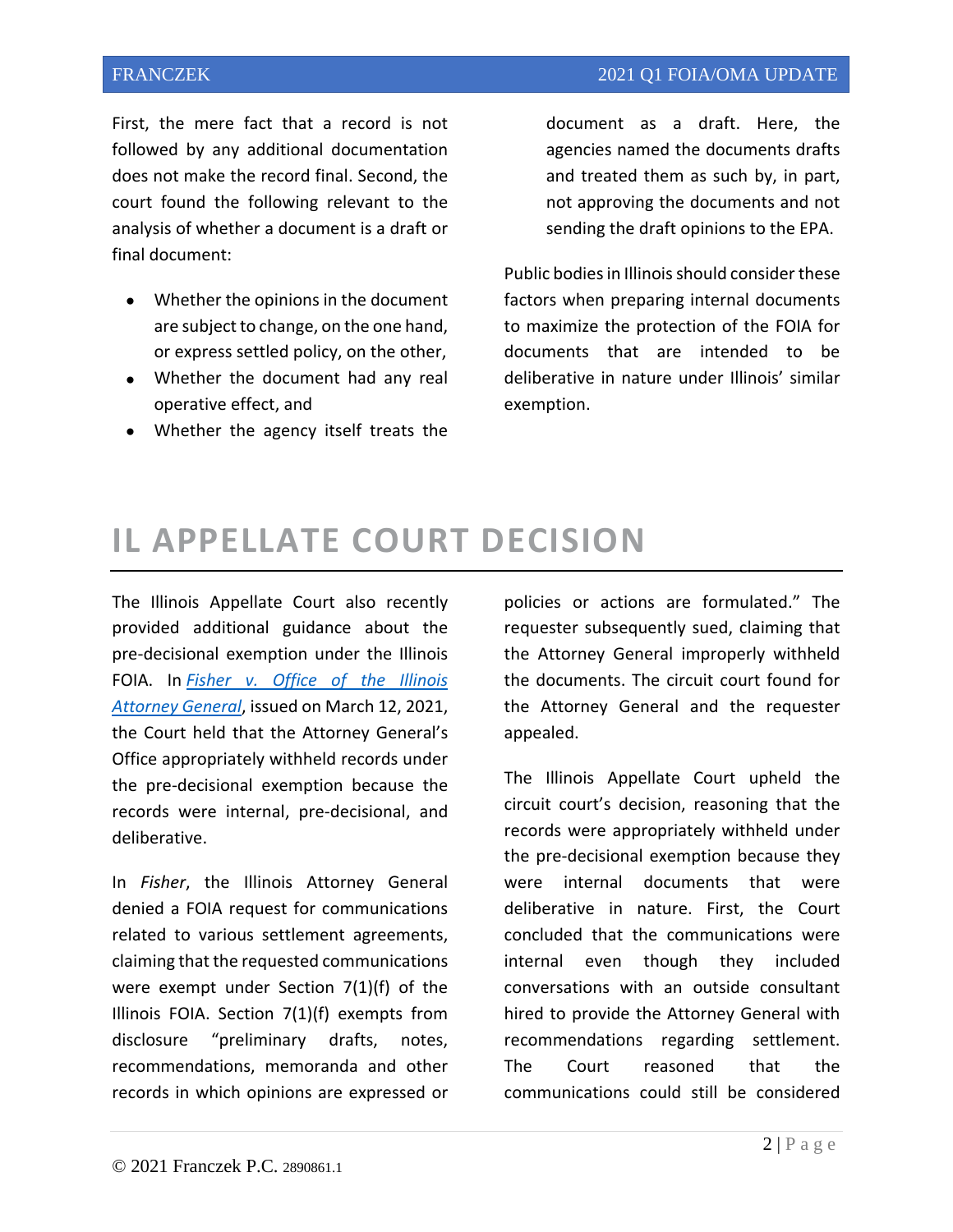internal because the outside consultant performed the same deliberative functions as the Attorney General would have, had the Attorney General performed the review of various claims for settlement on its own. Second, the Court found that the documents were pre-decisional because they were related to the Attorney General's process of formulating policies, they assisted in creating final settlement plans, and they

were preliminary steps before the Attorney General adopted final plans regarding settlement. Therefore, the records contained opinions and recommendations prior to final plans and decisions, causing them to be pre-decisional and exempt under Section 7(1)(f) of the Illinois FOIA.

#### REASONABLENESS OF FOIA SEARCH

#### **IL APPELLATE COURT DECISION**

In *[Love v. City of Chicago](https://courts.illinois.gov/R23_Orders/AppellateCourt/2021/1stDistrict/1192268_R23.pdf)*, an inmate filed several FOIA requests with the Chicago Police Department, requesting records relating to his conviction. After receiving responses to the requests, the plaintiff filed various complaints alleging that the Police Department failed to respond to his requests, failed to include the correct number of documents, and failed to provide an index of records, among other complaints. The trial court found for the Police Department, concluding that it was reasonably diligent in its search efforts for responsive documents and it provided all

responsive and non-exempt public records in response to the requests.

In its March 9, 2021 decision, the Illinois Appellate Court upheld the trial court's decision, finding that the plaintiff failed to identify where the Police Department fell short in complying with his FOIA requests. Notably, the Court found that public bodies are not required to produce an index of records that were withheld in response to a FOIA request, outside of a court order requiring it.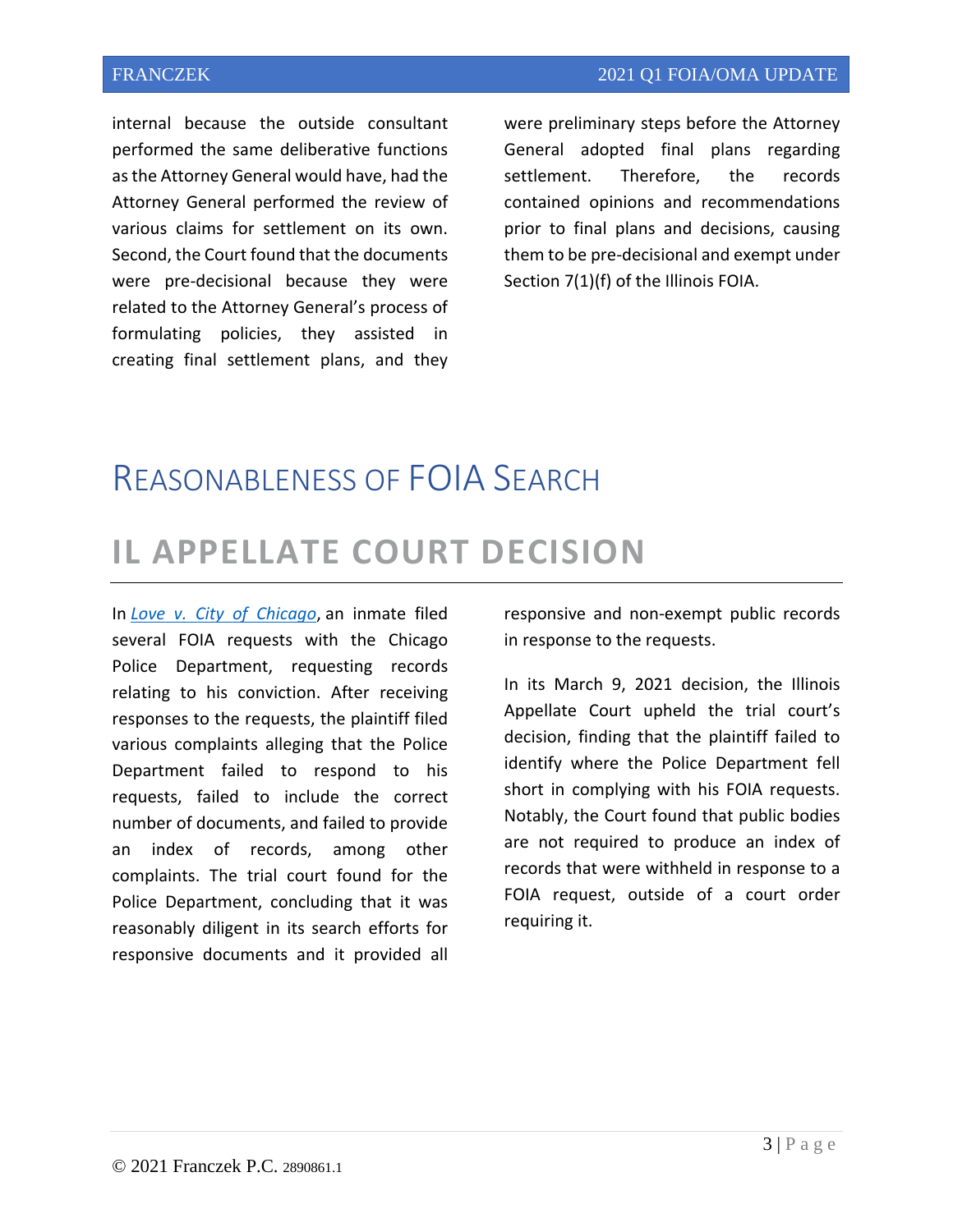## SEXUAL OFFENSES INVOLVING MINORS **IL PUBLIC ACCESS COUNSELOR OPINION**

#### *Originally Published at Franczek.com*

In a recent [binding opinion,](http://foia.ilattorneygeneral.net/pdf/opinions/2021/21-002.pdf) the Public Access Counselor (PAC)—the division of the Attorney General that reviews appeals regarding the FOIA and OMA—found that a public body properly withheld records concerning an alleged sexual offense against a minor. The PAC opinion provides strong support for withholding or redacting records relating to complaints against minors.

In Public Access Opinion 21-002, a requester sought records held by the Bartlett Police Department regarding a complaint or allegation of a sexual offense against a minor. The police department denied the request in its entirety, citing sections 7(1)(a),  $7(1)(b)$ , and  $7(1)(c)$  of the FOIA. Section 7(1)(a) prohibits disclosure of information protected by State or Federal law, Section 7(1)(b) exempts "private information," and Section 7(1)(c) prohibits disclosure of records if the disclosure would constitute a clearly unwarranted invasion of personal privacy.

When addressing Section 7(1)(c), the PAC reviewed the typical factors in determining whether disclosure was required. The factors are:

1. The requester's interest in disclosure,

- 2. The public interest in disclosure,
- 3. The degree of invasion of personal privacy, and
- 4. The availability of an alternative means to obtain the requested information.

The PAC reviewed the first and second factors together because the requester was a reporter, reasoning that to the extent the requester sought to report on the responsive records, her personal interest was likely aligned with the public interest in disclosure. On the first and second factors, the PAC found that the public interest in disclosure was not strong, particularly because the records related to a sexual assault case involving a minor.

Continuing its analysis, the PAC found that the degree of invasion of personal privacy would be particularly high, as the exempted records involved sexual assault allegations against a minor. In addressing the fourth factor, the PAC acknowledged that there were likely few alternative means of obtaining the requested record. The PAC nonetheless gave the fourth factor less weight as the other factors and found that the police department did not violate the FOIA by exempting the records under Section 7(1)(c). Further, the PAC commented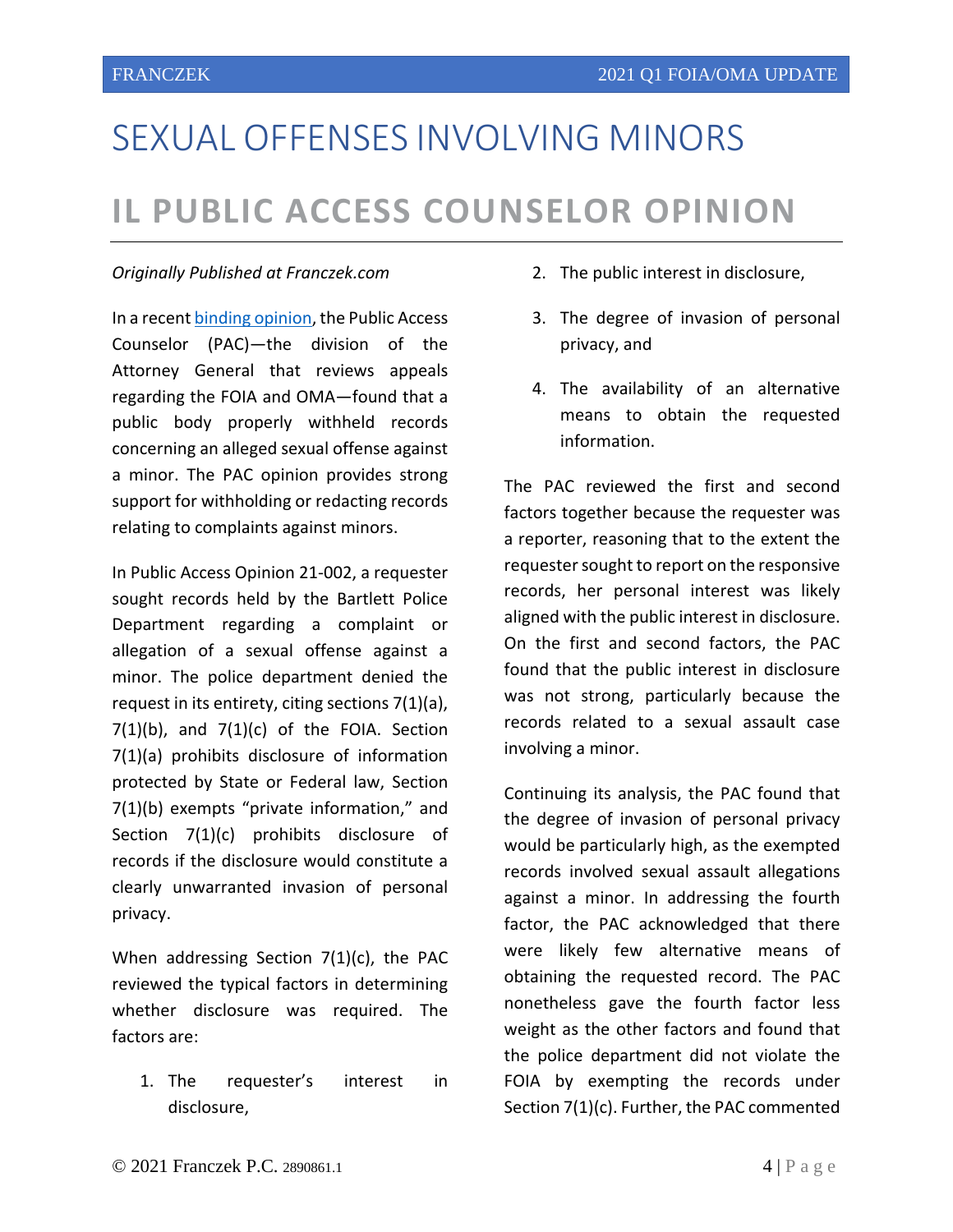that while other sections of the FOIA, such as 7(1)(b), only exempt from disclosure discrete information that could be redacted, these particular records were exempt in their entirety under Section 7(1)(c), likely because redactions could not guarantee the minor's privacy.

Public bodies, including public schools, colleges, and universities, can rely on this decision to support denial of FOIA requests for records of sexual offenses against a minor under Section 7(1)(c). The decision also accords with the Illinois Appellate Court's 2013 decision in *[State Journal-](https://courts.illinois.gov/Opinions/AppellateCourt/2013/4thDistrict/4120881.pdf)[Register v. University of Illinois Springfield](https://courts.illinois.gov/Opinions/AppellateCourt/2013/4thDistrict/4120881.pdf)*, which recognized the strong protection Section 7(1)(c) provides regarding sexual misconduct claims involving students. As the *State Journal-Register* recognized, however, Section 7(1)(c) is less likely to shield information about school, college, or university employees with respect to sexual misconduct claims because there is strong public interest in information about public employee behavior related to sexual misconduct. In that case, release of employee information did not affect the personal privacy rights of the students and, thus, certain employee information could be released. The PAC's recent opinion does not change the analysis that would likely apply to such information.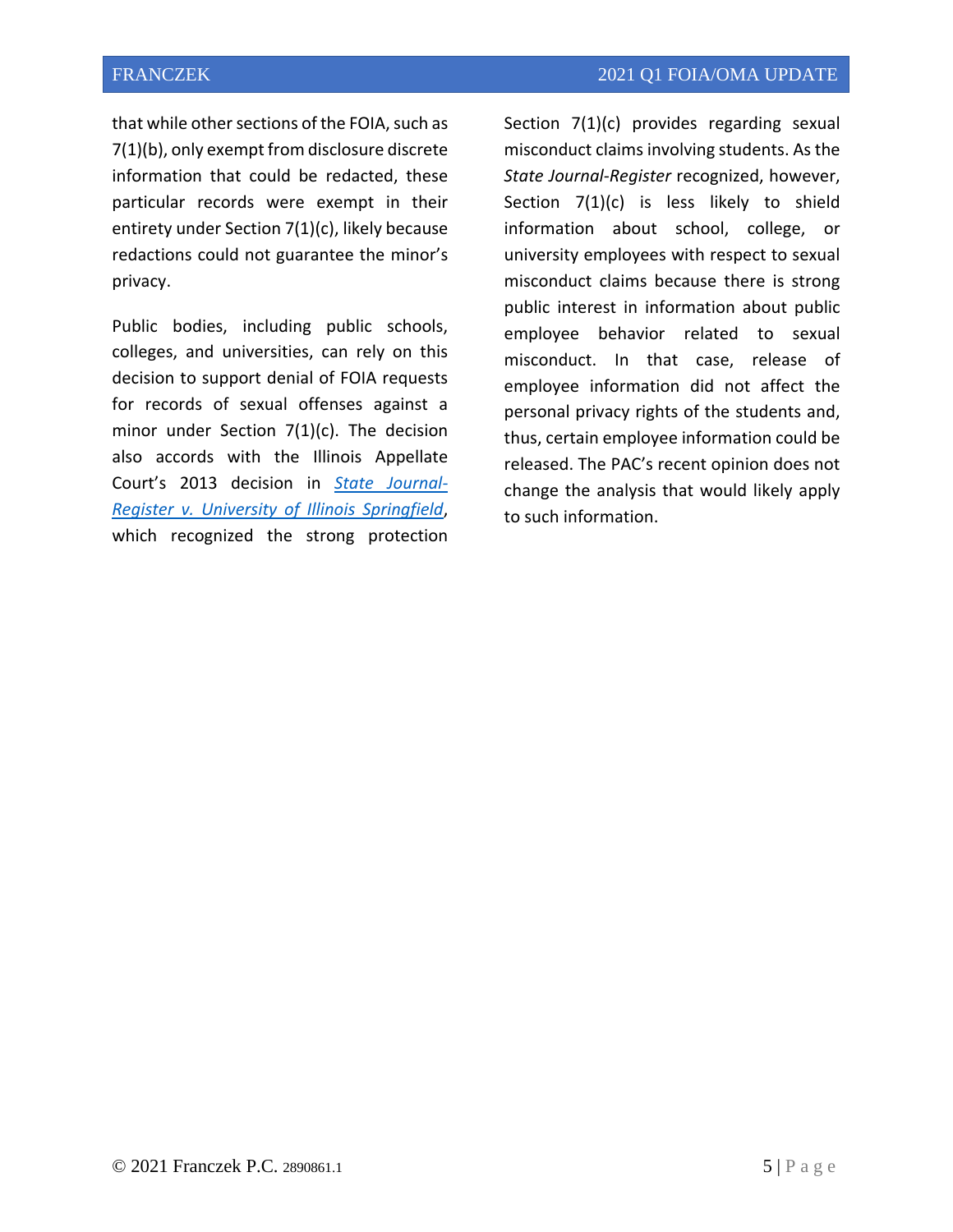## ATTORNEYS' FEES AND CIVIL PENALTIES

#### **IL APPELLATE COURT DECISION**

In a February 21, 2021 decision, the Illinois Appellate Court denied awarding a requester legal fees, costs, and civil penalties related to a FOIA request, and held that the remainder of the requester's appeal was moot because he received the records he requested.

In [Watson v. Foxx,](https://courts.illinois.gov/R23_Orders/AppellateCourt/2021/1stDistrict/1200424_R23.pdf) an inmate filed a complaint against the State's Attorney's Office, alleging it failed to comply with a FOIA request he submitted in 2015 for records relating to criminal cases against him. Shortly thereafter, the State's Attorney's Office produced 2,867 pages of records in response to the request. Despite the response, the requester filed a Motion for Fees, Costs, and Equitable Damages for Civil Penalties, in which he asked the court to award him fees, costs, and civil penalties for the costs of litigation, *pro se* representation,

and fees relating to his original FOIA request. The requester also alleged that the State's Attorney's Office violated the FOIA by failing to disclose various records.

In response, the State's Attorney's Office moved to dismiss the requester's complaint and motion, arguing that the case was moot because it had already provided the requester with all responsive documents, subject to redactions permitted under the FOIA. Ultimately, the Court held that the State's Attorney was correct and the issue was moot because the requested records were appropriately provided to the requester. Further, the Court denied the requester's demand for fees because *pro se* litigants do not incur any attorneys' fees and there is no provision under the FOIA allowing a requester to recover time spent prosecuting a FOIA action *pro se*.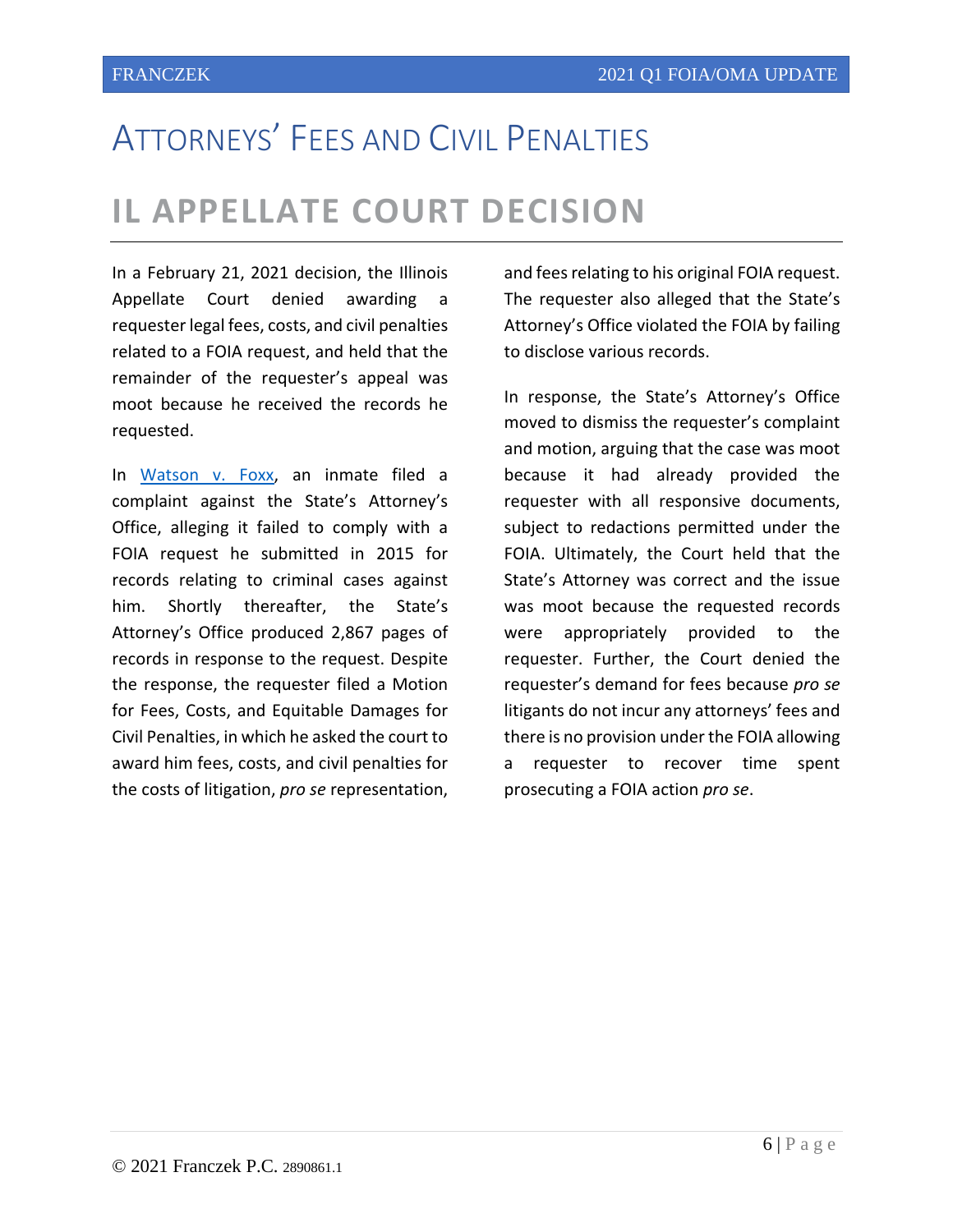## OPEN MEETINGS ACT

### **FIRST QUARTER 2021**

Below are the key decisions of which all Illinois public bodies should be aware regarding the Illinois Open Meetings Act. For more information on any OMA issues, contact [Brian Crowley,](https://www.franczek.com/attorneys/crowley-brian-p/) [Jackie Gharapour Wernz,](https://www.franczek.com/attorneys/wernz-jackie-gharapour/) [Emily Tulloch,](https://www.franczek.com/attorneys/emily-tulloch-2/) or any other Franczek [attorney.](https://www.franczek.com/attorneys/)

### PROBABLE LITIGATION

### **IL PUBLIC ACCESS COUNSELOR OPINION**

On March 4, 2021, the Illinois Public Access Counselor issued a binding opinion finding that the probable litigation provision under Section 2(c)(11) of the Open Meetings Act (OMA) did not authorize closed session discussions on topics that could potentially give rise to litigation on some unknown future date. In [PAC Opinion 21-003,](http://foia.ilattorneygeneral.net/pdf/opinions/2021/21-003.pdf) a City Council entered closed session to discuss issues involving a sanitary and storm sewer main, citing Section 2(c)(11) of the OMA, which allows public bodies to discuss "probable or imminent litigation" in closed session. A resident involved with the storm sewer main issue complained to the PAC on the grounds that the City Council went into closed session improperly. Specifically, he contended that there was no "probable or imminent" litigation to justify discussions on the topic in closed session.

The PAC reviewed various previous decisions from its own office and case law discussing the meaning of "probable and imminent," ultimately finding that there must be reasonable grounds to believe that litigation is more likely to occur than not or that litigation is actually impending. The belief that litigation *may* occur at some point in the future is not an adequate justification for deliberating in closed session.

The City Council attempted to justify its decision, stating it believed litigation was possible or threatened because the individual had previously stated that he "was going to retain an attorney" if the sewage main issue was not resolved to his satisfaction. The PAC, however, found that the materials the City Council submitted did not indicate that the individual threatened litigation or that the City Council had any reason to believe that litigation was "probable or imminent." Further, the City Council cited "possible or threatened litigation" as its reason for entering into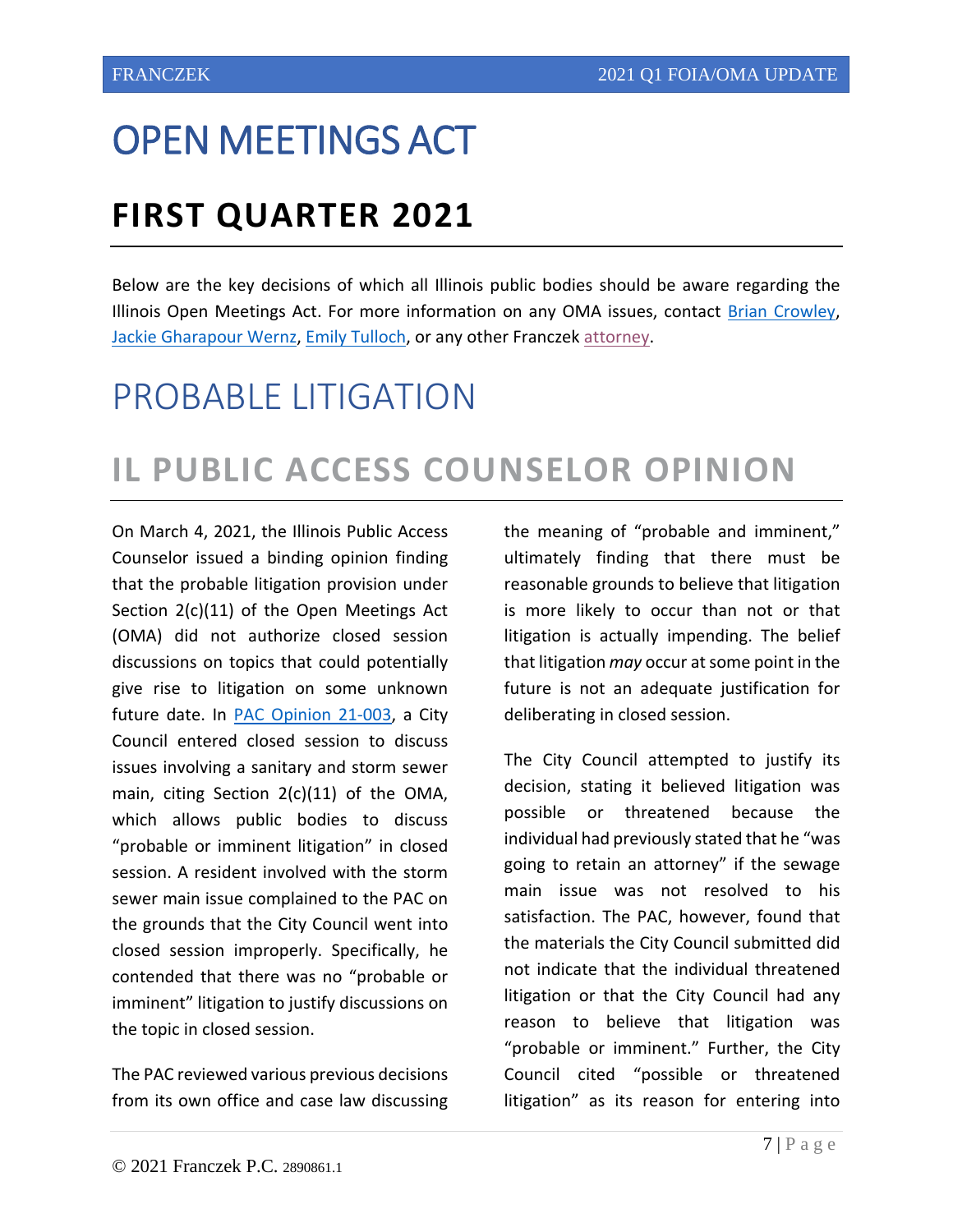closed session, which the PAC clarified is not the applicable legal standard—the standard is "probable or imminent" litigation. Ultimately, the PAC determined that the City Council violated the OMA because it failed to

find that litigation was probable or imminent. The PAC directed the City to make that portion of the closed session recording and corresponding portion of closed session meeting minutes open to the public.

#### AGENDA REQUEST BY MEMBER OF THE PUBLIC

### **IL PUBLIC ACCESS COUNSELOR OPINION**

While not binding, the PAC also frequently releases non-binding advisory opinions. This year, the PAC addressed a request for review from a community member who alleged a park district board of commissioners violated the OMA by holding an improper meeting.

The community member asked the board to place an item on its agenda for an upcoming meeting, which the board denied. As a result, the community member alleged that the Board engaged in improper contemporaneous communication, during which it agreed to decline his request. In its response to the PAC, the board explained that an employee of the park district, who was not a board member, separately conferred with individual board members regarding the request to add an agenda item. As a result of those communications, the park district employee gathered a consensus that the board would decline the request.

The PAC ultimately determined that there was no evidence of contemporaneous communication among a majority of a quorum of board members and therefore, that no violation of the OMA occurred. Importantly, the PAC noted that determining which items to include on an agenda does not constitute a final action on behalf of the public body. The PAC also stated that the OMA does not require a public body to include agenda items at the request of community members.